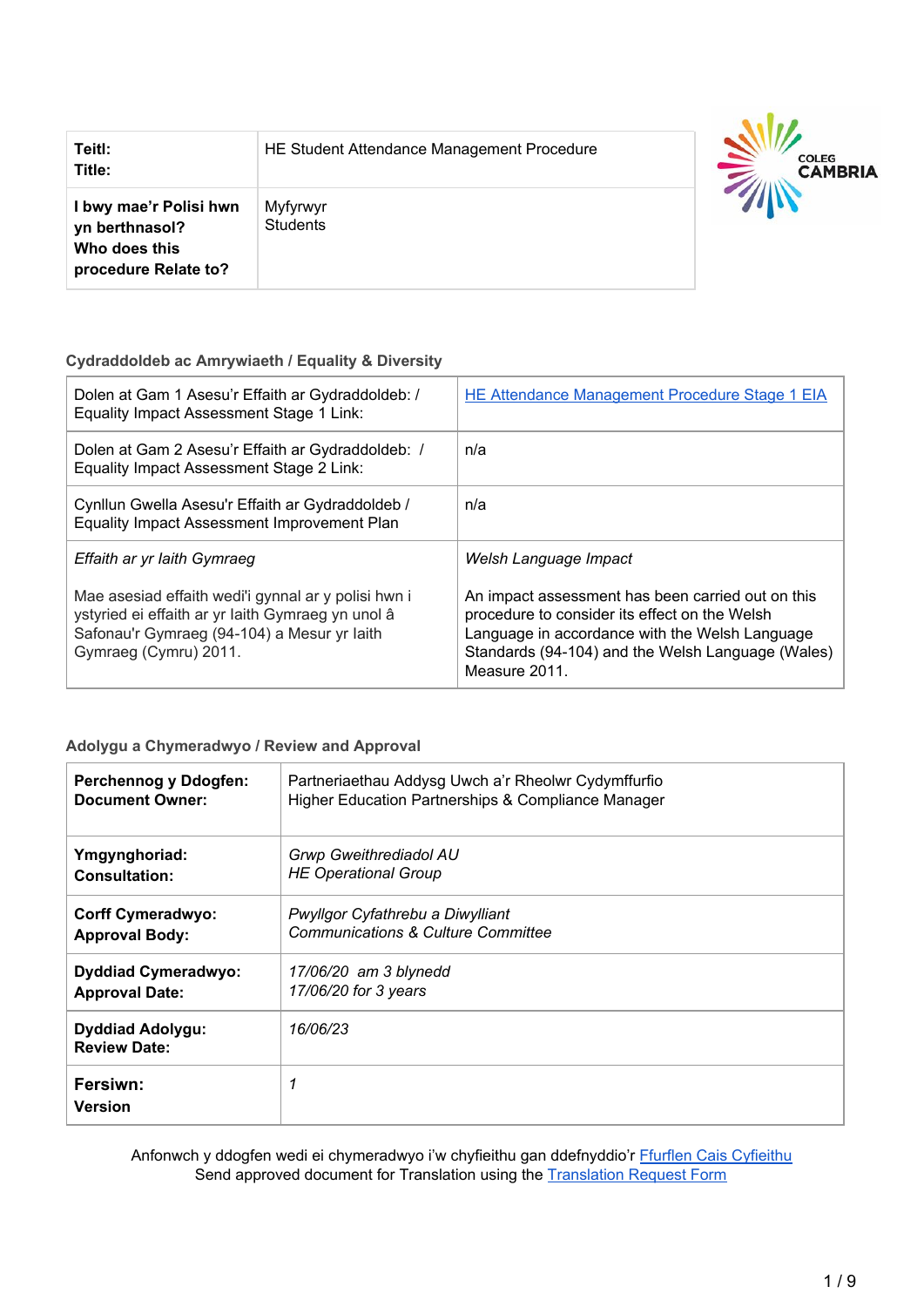# **CONTENTS**

| <b>Secti</b><br>on | <b>Title</b>                                             | Page |
|--------------------|----------------------------------------------------------|------|
| 1                  | Scope                                                    |      |
| $\overline{2}$     | Attendance Management Policies & Procedures              |      |
| 3                  | Introduction                                             |      |
| 4                  | Induction & Programme Handbook                           |      |
| 5                  | Link Between Attendance and Achievement                  |      |
| 6                  | Personal Tutors (PTs) and Individual Learning Plan (ILP) |      |
| 7                  | Mentoring & Supervision                                  |      |
| 8                  | <b>Missing Classes</b>                                   |      |
| 9                  | <b>Effect on Bursary and Student Finance Payments</b>    |      |
| 10                 | Challenge & Support                                      |      |
| 11                 | <b>Extenuating / Mitigating Circumstances</b>            |      |
| 12 <sup>2</sup>    | <b>Employed Students</b>                                 |      |
| 13                 | Appendix 1 - Process / Checklist For Staff               |      |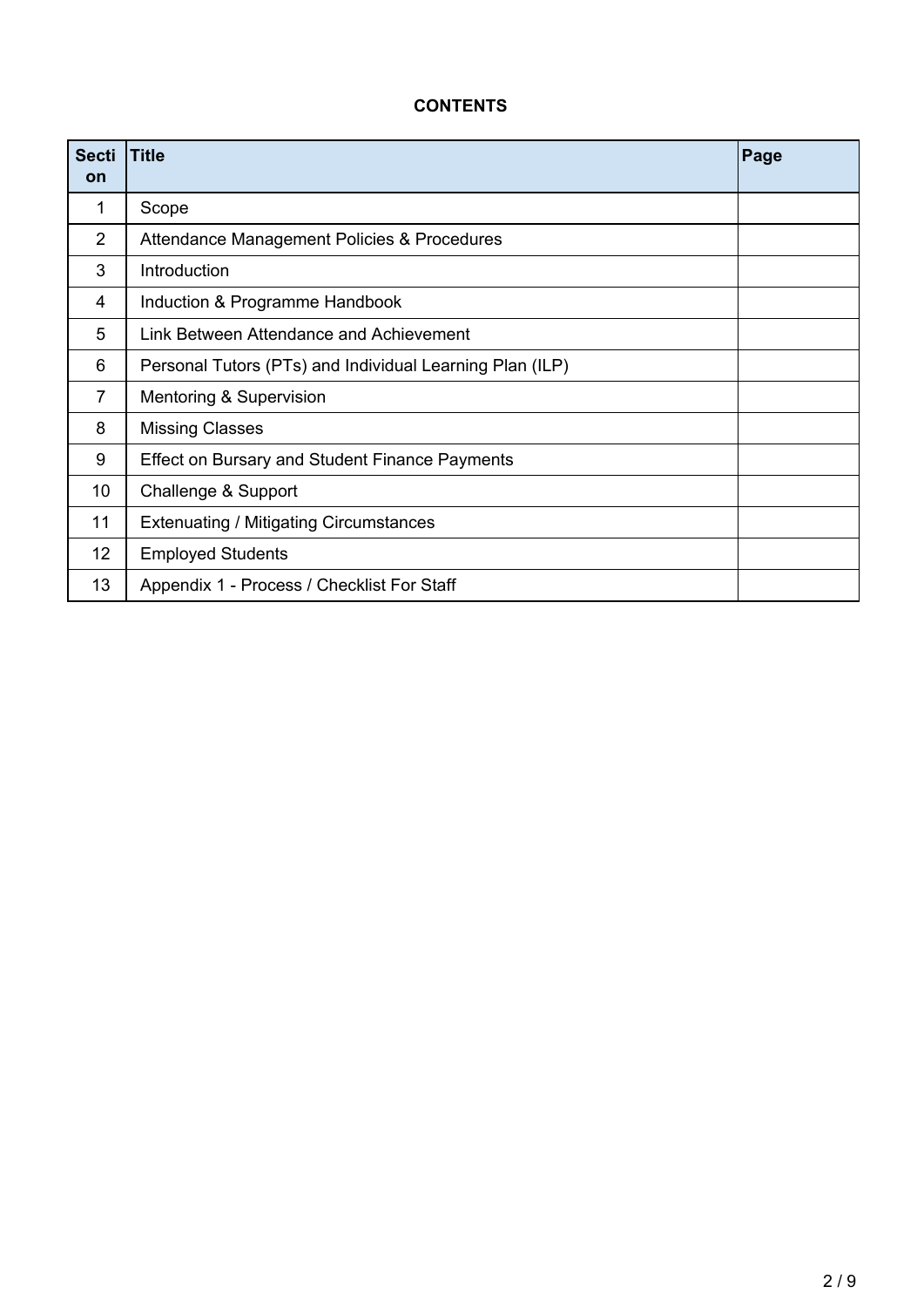# **1. Scope**

- 1.1. This procedure provides information on HE student attendance management for all HE programmes.
- 1.2. Where there are policies available from our partner universities these will apply. Please see the table below for information. This procedure applies to all Pearson HE programmes at Coleg Cambria.
- 1.3. Please also refer to our Higher Education Learner Support Guide. The guide advises where students can get support from for a variety of issues, including those that affect attendance.

#### **2. Attendance Management Policies & Procedures**

2.1. Table

| <b>University</b>                             | <b>Student Charter Link</b>                                                                              | <b>Attendance Management</b><br><b>Policy / Procedure Link</b>                                                                                                                                                                                | <b>Terms &amp; Conditions Link</b>                                                           |
|-----------------------------------------------|----------------------------------------------------------------------------------------------------------|-----------------------------------------------------------------------------------------------------------------------------------------------------------------------------------------------------------------------------------------------|----------------------------------------------------------------------------------------------|
| Aberystwyth<br>University                     | https://www.aber.ac.uk/e<br>n/media/departmental/go<br>vernance/studentsunion/<br>student-charter-17.pdf | <b>Aberystwyth University</b><br><b>Academic Regulations</b>                                                                                                                                                                                  | https://www.aber.ac.uk/en/ter<br>ms-and-conditions/<br>https://www.aber.ac.uk/en/un          |
|                                               |                                                                                                          | <b>Aberystwyth Handbook</b><br>Reference 2019 / 20                                                                                                                                                                                            | dergrad/terms-conditions/                                                                    |
| <b>BTEC / Pearson</b><br>Programmes           | <b>Student Charter Coleg</b><br>Cambria                                                                  | This procedure applies.                                                                                                                                                                                                                       | https://www.cambria.ac.uk/a<br>bout-us/policy-downloads/                                     |
| Liverpool John<br><b>Moores</b><br>University | $n/a$ *                                                                                                  | Please refer all queries to the<br>Programme Leader<br>(darren.pleavin@cambria.ac.uk)<br>in the first instance.                                                                                                                               | https://www.ljmu.ac.uk/stude<br>nts/supporting-your-study/stu<br>dent-policy-and-regulations |
|                                               |                                                                                                          | Awaiting Policy from LJMU.                                                                                                                                                                                                                    |                                                                                              |
| Swansea<br><b>University</b>                  | https://myuni.swansea.ac<br>.uk/student-voice/student<br>-charter/                                       | <b>Swansea University Attendance</b><br><b>Monitoring Policy</b><br><b>Swansea Academic Handbook</b><br>(please see page 13)                                                                                                                  | https://www.swansea.ac.uk/t<br>he-college/admissionandfees<br>/conditions/                   |
|                                               |                                                                                                          | <b>Swansea Student Guide</b><br>(English) 2019-20                                                                                                                                                                                             |                                                                                              |
| University of<br>Chester                      | $n/a$ *                                                                                                  | This Policy applies Staff should<br>consult either the Director of<br>Quality & HE or the HE<br>Partnerships & Compliance<br>Manager before using the<br>'Deemed Withdrawn Policy'<br>Guidance from Chester below.<br>22/01/20 Chester Deemed | https://www1.chester.ac.uk/leg<br>/student-enrolment-conditions-<br>nd-access-agreement      |
|                                               |                                                                                                          | <b>Withdrawn Policy Guidance</b>                                                                                                                                                                                                              |                                                                                              |
|                                               |                                                                                                          | This information below applies<br>for students attending Chester<br>courses and is supplied as<br>guidance only.                                                                                                                              |                                                                                              |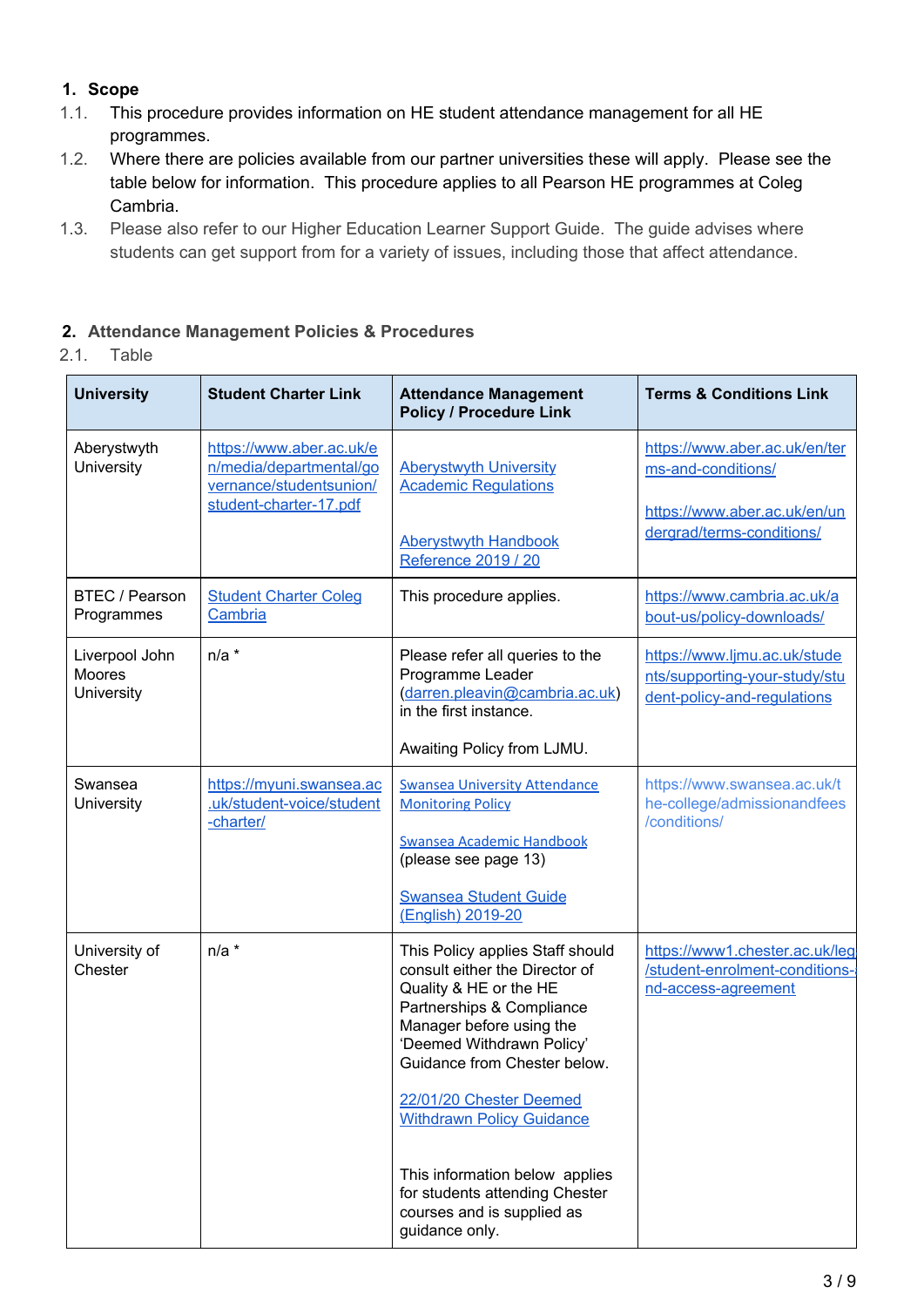|                                  |                                                                                         | <b>Chester - Programme Handbook</b><br><b>Content for Attendance</b><br>Monitoring                          |                                                                 |
|----------------------------------|-----------------------------------------------------------------------------------------|-------------------------------------------------------------------------------------------------------------|-----------------------------------------------------------------|
| Wrexham<br>Glyndwr<br>University | https://www.wrexhamgly<br>ndwrsu.org.uk/main-men<br>u/student-voice/student-c<br>harter | Please refer to the relevant<br>Programme Leader in the first<br>instance.<br>Awaiting Policy from Glyndwr. | https://www.glyndwr.ac.uk/en/F<br>owtoapply/Admissionspolicies/ |

*\* Student Charters are only required for Welsh providers.*

# **3. Introduction**

- 3.1. The procedure is set out to provide guidance to staff on how to manage HE Student attendance and to provide clear guidelines to students about the expectations upon them to attend their chosen HE Programme. It also helps to provide guidance to staff and students when attendance does not match expectations and the mechanisms in place to support students, along with any frameworks for dealing with attendance issues.
- 3.2. The college and its partners acknowledge that students sometimes need support to help them complete their studies and to achieve their potential. Our main focus is to support students to achieve whilst providing challenge and stretch as needed.
- 3.3. Expectations of HE Students are set out in;
	- 3.3.1. The Terms & Conditions accepted by the student when enrolling on their chosen HE Programme;
	- 3.3.2. These are set out on our HE website <https://www.cambria.ac.uk/higher-education/>
	- 3.3.3. The Student Charter for their relevant institution <https://www.cambria.ac.uk/higher-education/>
	- 3.3.4. The relevant Attendance Management Policies & Procedures (see section 2 Attendance Management Policies & Procedures, above).

# **4. Induction & Programme Handbook**

4.1. The support students receive from us is outlined in the policies noted above, are referenced during Induction and supported by the Programme Handbook students receive at the start of their course.

# **5. Link Between Attendance and Achievement**

- 5.1. It is important that students attend regularly to get the best out of their programme and to achieve their potential. Information available to us shows that good attendance has a direct impact on achievement.
- 5.2. Staff should consult information available to them via the Data Reporting Portal and other sources regularly to monitor student attendance and progress for their programme.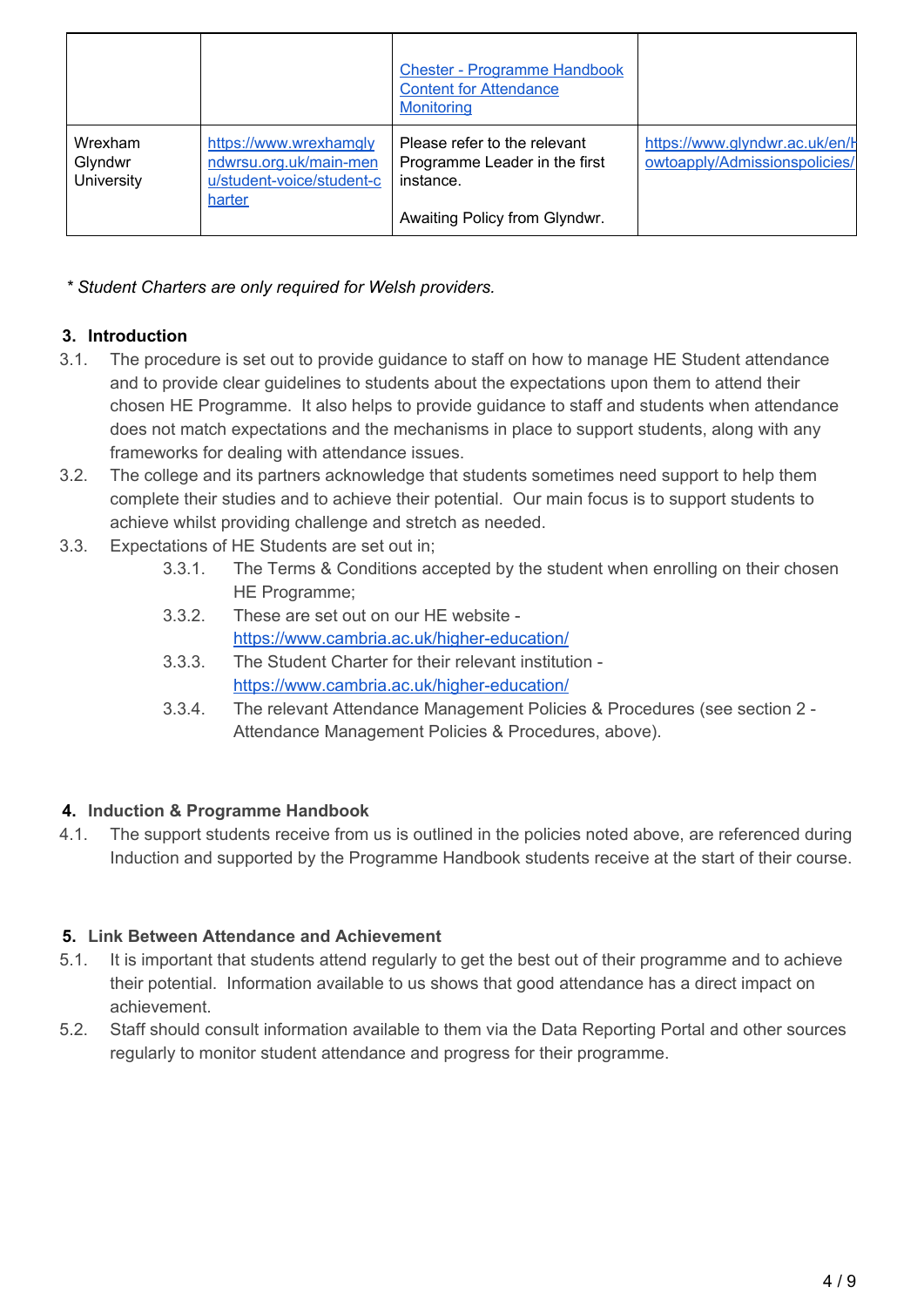# **6. Personal Tutors (PT) & Individual Learning Plan (ILP)**

- 6.1. We encourage all students to take up the opportunity for regular discussions with their Personal Tutor (PT) as outlined in the 'Personal Tutorial Policy for Higher Education Students'. The sessions can help students deal with any issues they may have, discuss support options available and plan their workload effectively.
- 6.2. The facility is available for HE staff to log these via the OnTrack system. ILPs should be recorded to support students with their planning and to confirm the discussion outcomes, steps agreed.

# **7. Mentoring & Supervision**

- 7.1. For some HE courses students have an Academic Mentor, Employment Mentor and Supervision in addition to their Personal Tutor e.g. FdSc / BSc Applied Business Management.
- 7.2. Mentors are often in place throughout the course, with Supervision during the final year of study acting as a support to students preparing final projects.
- 7.3. Students are encouraged to attend the sessions with their Mentor(s) and Supervisor in addition to those with their Personal Tutor.

# **8. Missing Classes**

- 8.1. We have a wealth of information available to HE students across college and university IT platforms to support learning, which are easily accessible 24 hours a day. These can include;
	- 8.1.1. Programme Guides
	- 8.1.2. Module Handbooks
	- 8.1.3. Google Classroom
	- 8.1.4. Panopto recordings of classes
	- 8.1.5. Online texts and resources
- 8.2. Whilst we provide these to support students who may miss occasional classes due to illness or other reasons, and to provide access from home or work, we always encourage students to attend class regularly to support;
	- 8.2.1. Interaction with other students and tutors;
	- 8.2.2. Access to on the spot answers to queries;
	- 8.2.3. Interaction in group discussions and alternative points of view

# **9. Effect on Bursary and Student Finance Payments**

- 9.1. It is important for students to attend class. If students are in receipt of Bursary and Student Finance payments, it is important to note that these are dependent on attendance which is checked prior to any payments being made.
	- 9.1.1. Attendance for Bursary payments needs to be at least 90%.
	- 9.1.2. For Student Finance Payments, students must have full attendance, unless supported by a doctor's / hospital note.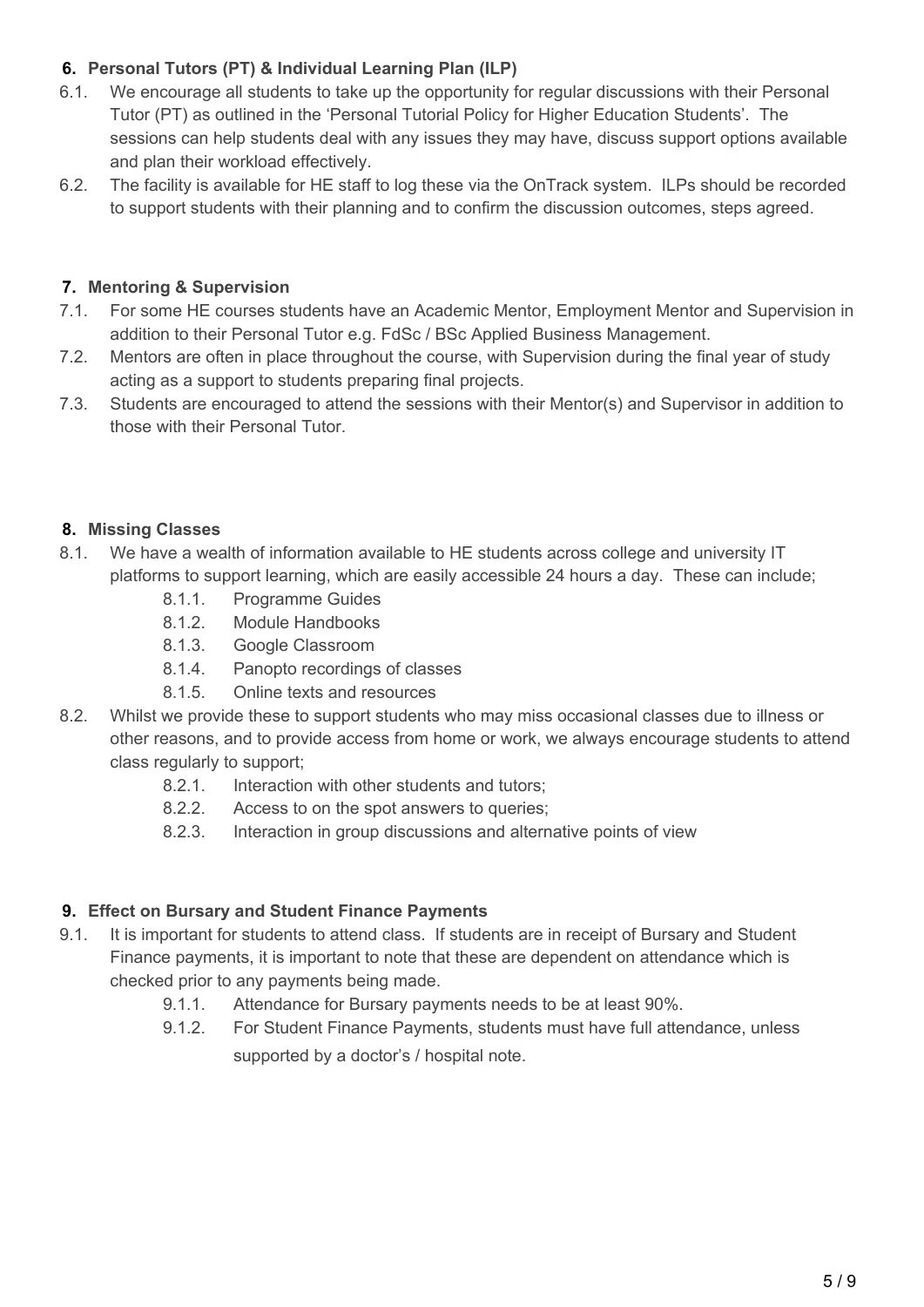# **10. Challenge & Support**

- 10.1. Depending on the relevant policy / procedure (please see above) there are varying steps of challenge and support in place to support students to attend regularly and achieve their potential.
- 10.2. If students experience any issues that affect their attendance, it is important to let the Personal Tutor / Programme Leader, or any member of staff know so they can put in place supportive steps.
- 10.3. These can include support from;
	- 10.3.1. Student Services;
		- 10.3.1.1. Support where there are Safeguarding issues;
		- 10.3.1.2. Counselling services;
		- 10.3.1.3. Existing policies e.g. Guidelines for Expectant Mothers, Counselling Services etc.
		- 10.3.1.4. Advice regarding student finance
	- 10.3.2. Library Services Team
		- 10.3.2.1. The team can provide sessions to support you with academic writing and study skills and have a range of flexible one to one appointments available.
	- 10.3.3. Additional Learning Needs (ALN)
		- 10.3.3.1. Initial screening (if this hasn't already taken place);
		- 10.3.3.2. Sessions to support students with specific needs;
		- 10.3.3.3. Support towards being awarded additional time for exams etc.
- 10.4. The college and universities have support and policies in place to cover a variety of issues students may experience. Staff should make themselves familiar with the support and policies available to them to support students effectively.
- 10.5. Sources of information and guidance for staff and students include;
	- 10.5.1. The HE Team [HE@cambria.ac.uk;](mailto:HE@cambria.ac.uk)
	- 10.5.2. 4Policies staff hub to access college policies [here](https://colegcambria.insight4grc.com/UserHome/Policies/Default.aspx);
	- 10.5.3. The HE @ Cambria Shared Drive;
	- 10.5.4. University colleagues and department (for University programmes);
	- 10.5.5. College departments, such as Student Services, Library Services, ALN etc.;
	- 10.5.6. Colleagues, Programme Leaders and Managers;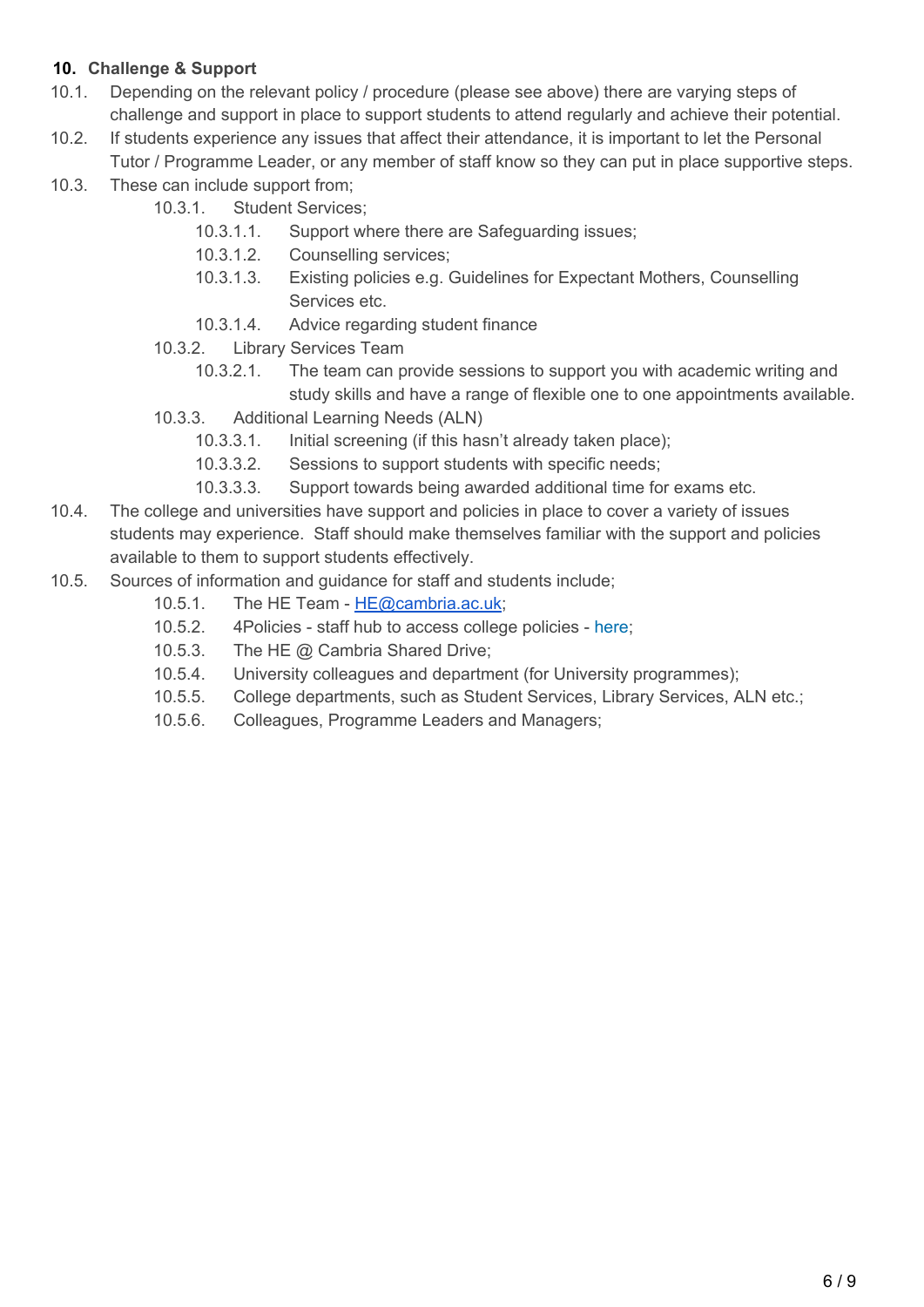## **11. Extenuating / Mitigating Circumstances**

- 11.1. From time to time students may unfortunately experience issues which may affect their attendance, their ability to submit work to schedule or their ability to complete work to their usual standard. These may include illness, caring for someone, or other personal circumstances that affect a student.
- 11.2. For both Pearson and university programmes there are regulations relating to what are known as 'extenuating' or 'mitigating' circumstances.
- 11.3. We encourage students to disclose to staff any situation that may affect their ability to complete their studies during their programme.
- 11.4. Staff will support students to complete and submit the required paperwork, which is normally required in advance of submission deadlines to ensure their circumstances are taken into account.
- 11.5. Application for extenuating / mitigating circumstances usually need to have supporting evidence, such as a doctor's note, but staff will be able to advise on the specifics for each programme.
- 11.6. The earlier staff are made aware of issues, the better we can support students.
- 11.7. Extenuating circumstances are not normally granted for periods of holiday which a student is taking during the time allowed to prepare or submit work.
- 11.8. Details of how to apply for extenuating / mitigating circumstances should be available to students via college or university handbooks.

# **12. Employed Students**

- 12.1. Many students are sponsored by their employer to attend their course. Where this is the case, students normally need to obtain their employer's permission before missing the course.g. Pre-approved annual leave, or where the absence is sudden e.g. sickness, the normal systems for absence reporting to their employer will apply.
- 12.2. Student health & safety is our main concern so we would request that students report their absence to us as it arises using approved absence methods.
- 12.3. Where students are employed and sponsored by their employer the college / university shares attendance data with them.
- 12.4. Employers may wish to address non attendance via internal HR policies in addition to those available to the College / University.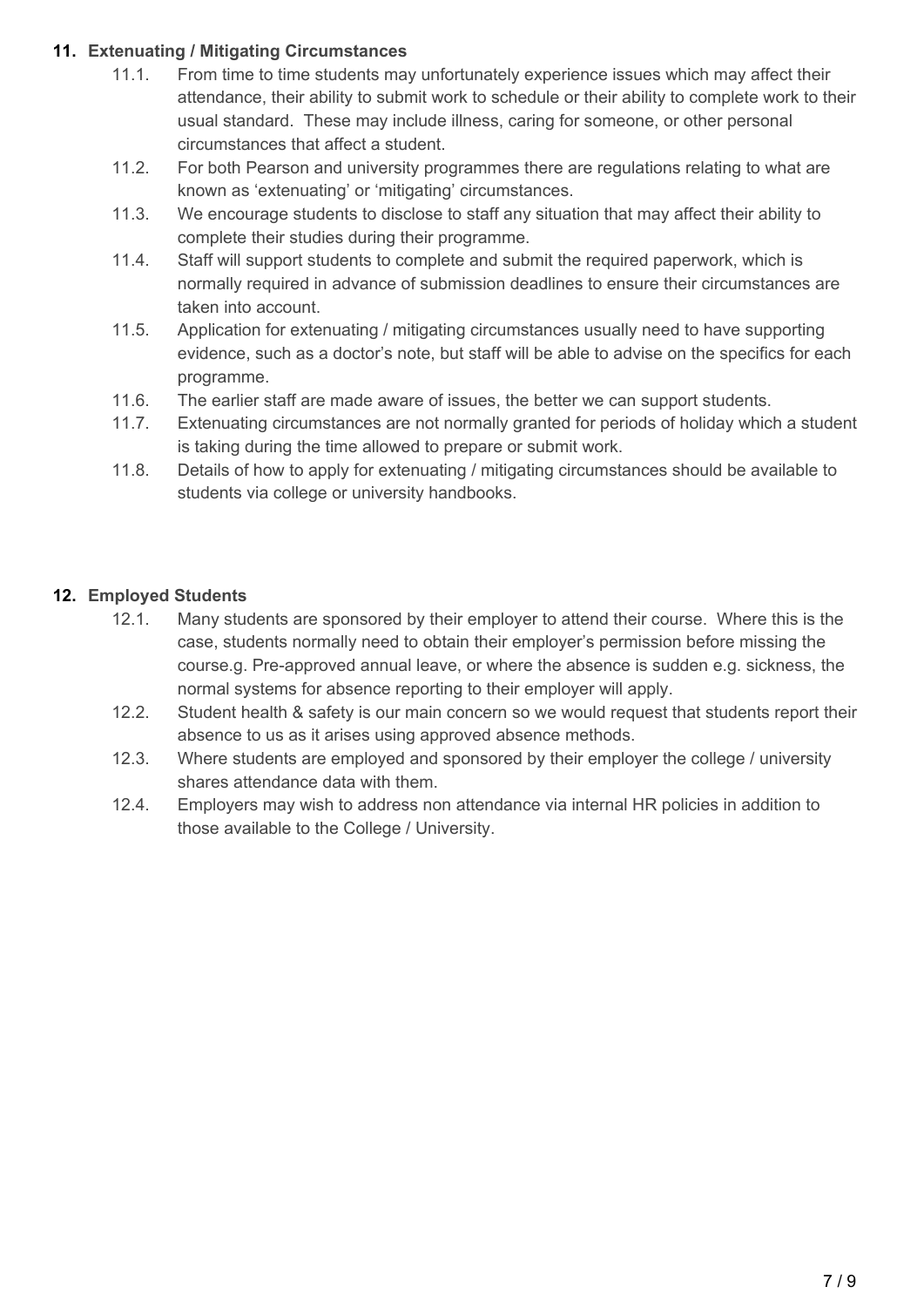# **13. Appendix 1 - Process / Checklist For Staff**

| Item                                                                                                                                                                              | <b>Notes</b> | <b>Completed by</b> |
|-----------------------------------------------------------------------------------------------------------------------------------------------------------------------------------|--------------|---------------------|
| Student attendance %                                                                                                                                                              |              |                     |
| Are there attendance issues? If<br>so, what type? Intermittent,<br>persistent non attendance,<br>unusual absence?                                                                 |              |                     |
| Is the student attending PT<br>sessions?                                                                                                                                          |              |                     |
| Does the student have an ILP?                                                                                                                                                     |              |                     |
| Are there any concerns noted?                                                                                                                                                     |              |                     |
| Are staff aware of any issues?                                                                                                                                                    |              |                     |
| Is the student engaging in<br>communications / responding to<br>calls / messages?                                                                                                 |              |                     |
| Is any support already in place?<br>E.g. Study Skills, ALN, Student<br>Services, other?                                                                                           |              |                     |
| Have needs been identified but<br>support not yet in place e.g.<br>ALN, Library Services, Student<br>Services?                                                                    |              |                     |
| Is there a University / College<br>policy / procedure available to<br>cover attendance management<br>or other support needs such as<br>extenuating / mitigating<br>circumstances? |              |                     |
| For Pearson Programmes,<br>please see the 'Staff Handbook -<br>Academic Regulations and<br>Guidance for Pearson Higher<br>National Programmes'                                    |              |                     |
| What efforts have been made to<br>contact the student to discuss<br>attendance and the support we<br>can offer?<br>Calls / emails / letters etc                                   |              |                     |
| If members of staff need support<br>to support students, has this<br>been discussed with the PL /<br>Manager?                                                                     |              |                     |
| What was the outcome?                                                                                                                                                             |              |                     |
| Has the employer been in touch                                                                                                                                                    |              |                     |